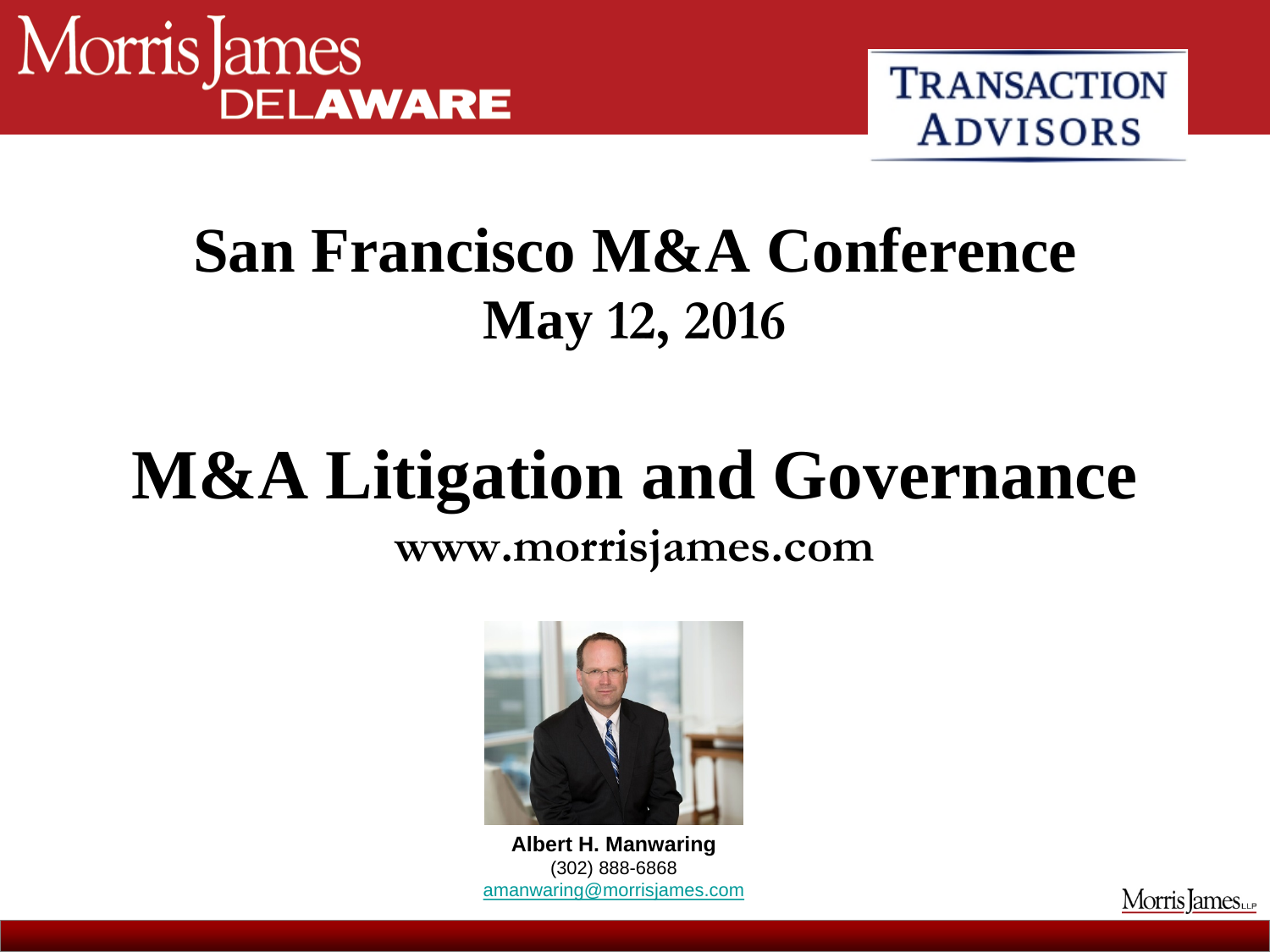### PROBLEM OF DISCLOSURE SETTLEMENT

- Public company mergers or acquisitions spawn flurry of lawsuits, challenging the deal - often in multiple jurisdictions
- To avoid cost and disruption of the deal, defendants are incentivized to settle quickly for minor additional disclosures in return for broad releases of class claims, and six-figure plaintiff attorney's fee awards
- Court of Chancery approval of these settlements resulted in explosion of so-called deal-tax litigation

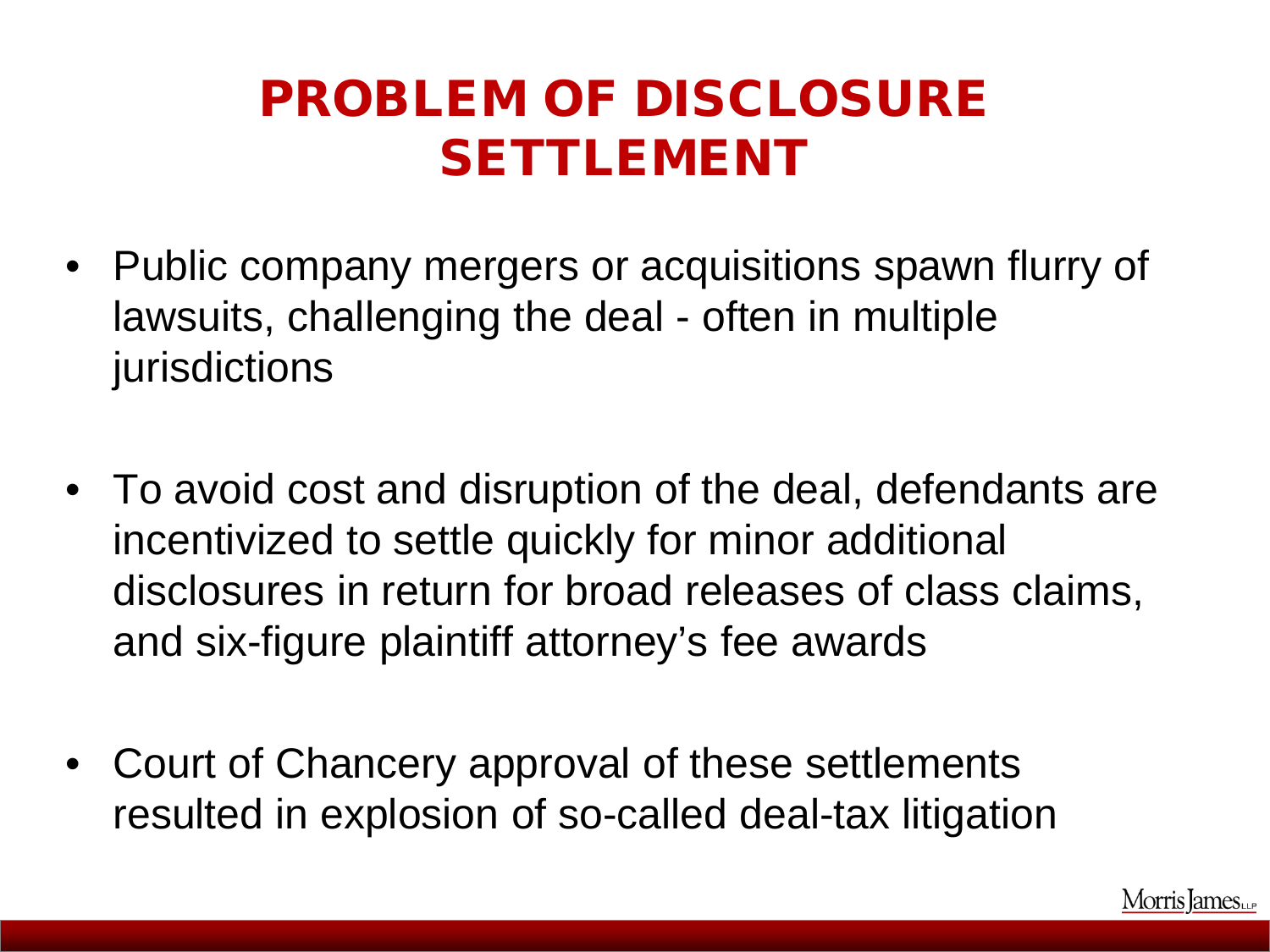## FORUM SELECTION BYLAWS

To channel deal litigation in multiple jurisdictions, provide for Delaware as exclusive forum for internal corporate claims in charter or bylaws under DGCL

• *8 Del. C.* § 115 codifying *Biolermakers Local 154 Retirement Fund v. Chevron Corp*., 73 A.2d 934 (Del. Ch. 2013) (enforced bylaw amendment adopted by board that selected Delaware as exclusive forum for stockholder fiduciary duty claims)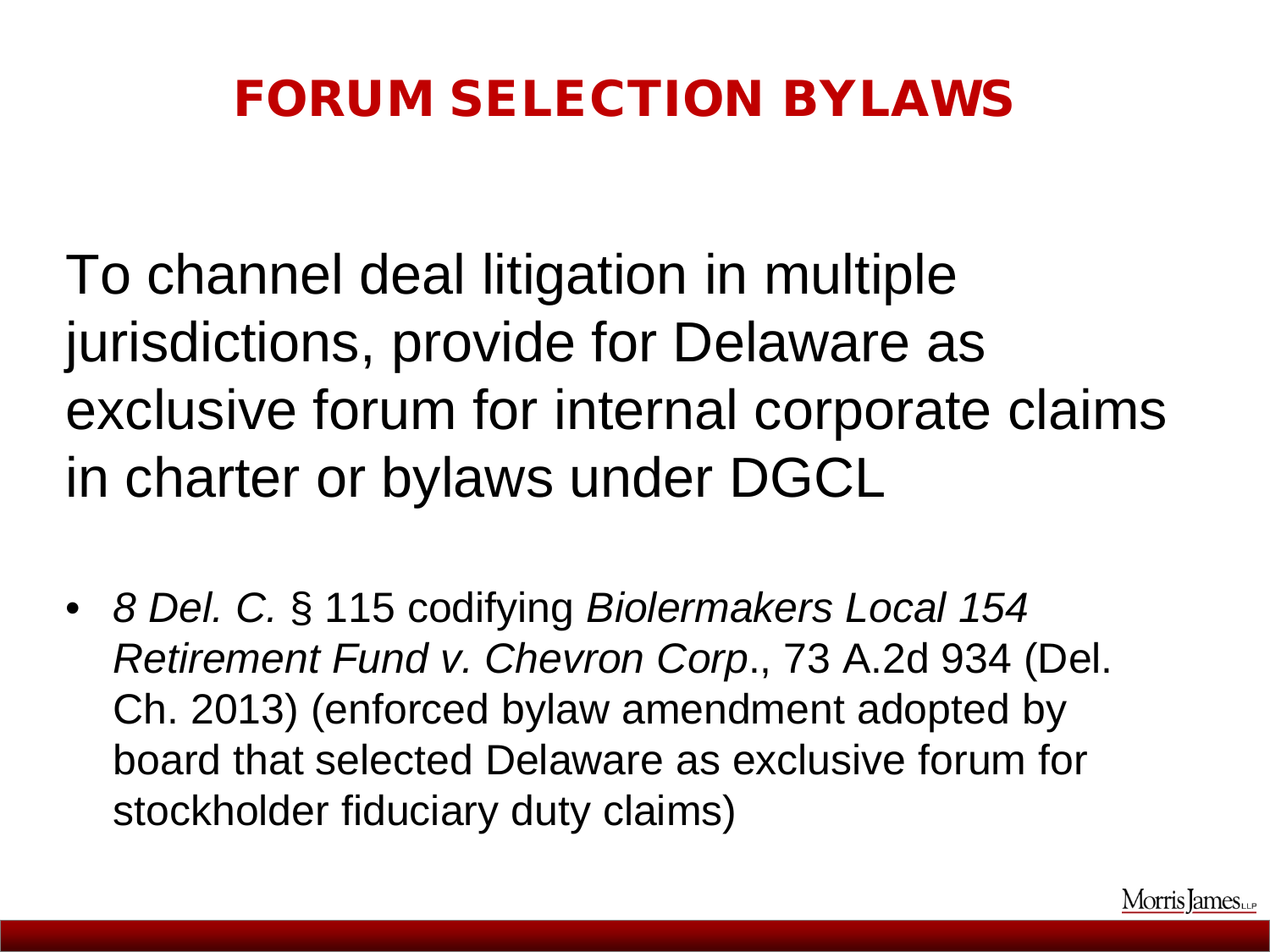### FEE-SHIFTING

To preserve Delaware's role as neutral adjudicator for internal corporate claims that properly balance stockholder right to remedy abuse against director protection for business judgments, fee-shifting provisions are not permitted in charter or bylaws of stock corporations

• *8 Del. C.* § § 102(f), 109(b); *but see ATP Tour, Inc. v. Deutscher Tennis Bund*, 91 A.3d 554 (Del. 2014) (enforced fee-shifting bylaw for internal corporate claims in non-stock member corporation)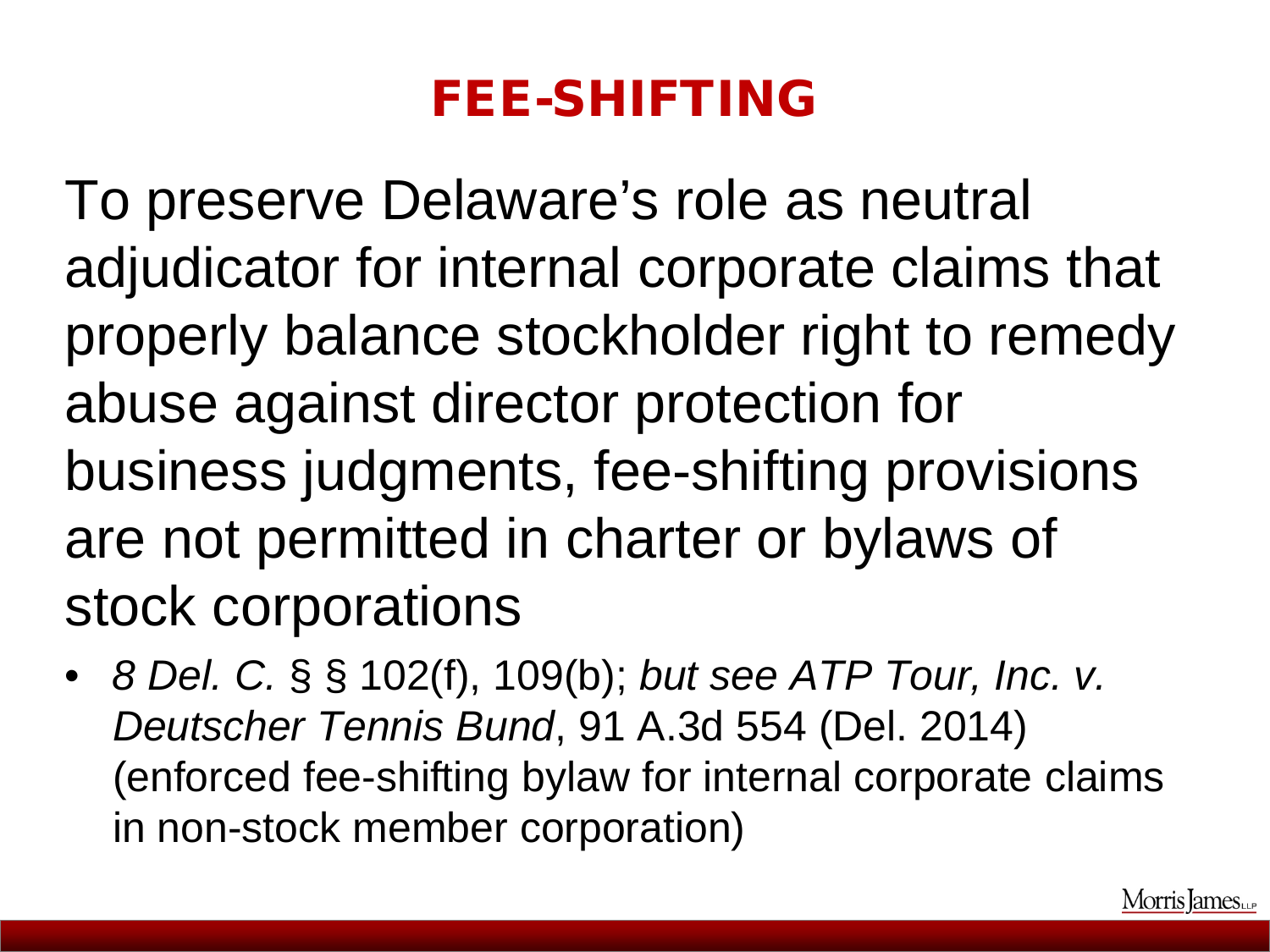### DEMISE OF DISCLOSURE-ONLY SETTLEMENTS IN DELAWARE

Court of Chancery signals continued disfavor and rigorous scrutiny of disclosureonly settlements

- *In re Trulia, Inc. Stockholder Litig*., 2016 WL 270821 (Del. Ch. Jan. 22, 2016)
	- Preferred options to adjudicate disclosure claims in adversarial process: preliminary injunction or mootness fee application
	- Plainly material disclosures (get) vs. breath of release (give)
	- Impact: decline in deal-litigation, higher quality suits, loss of cheap deal insurance, and potential increase in deal litigation outside of Delaware (in absence of forum selection bylaw)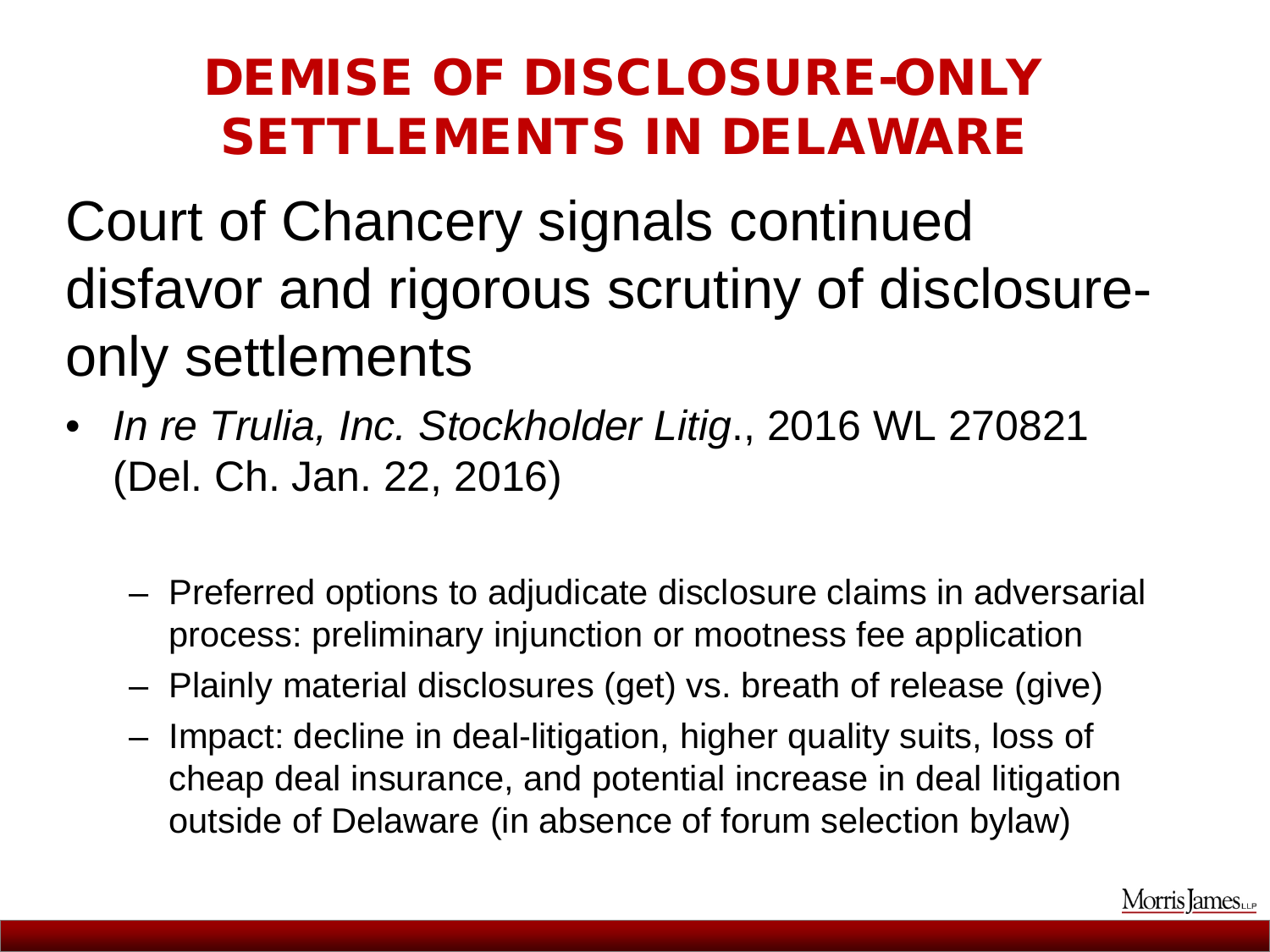#### PROTECTING CONTROLLING STOCKHOLDER BUYOUTS

To protect self-interested transactions between a company and its controlling stockholder, business judgment review is applicable standard if the merger is preconditioned on approval of both a (1) special committee and (2) vote of the majority of the minority stockholders

- *Kahn v. M&F Worldwide, 88 A.3d 635 (*Del. 2014)
- *In re Dole Food Stockholder Litig.,* 2015 WL 5052214 *(*Del. Ch. Aug. 27, 2015) (fraud on the special committee and stockholders vitiates business judgment protection)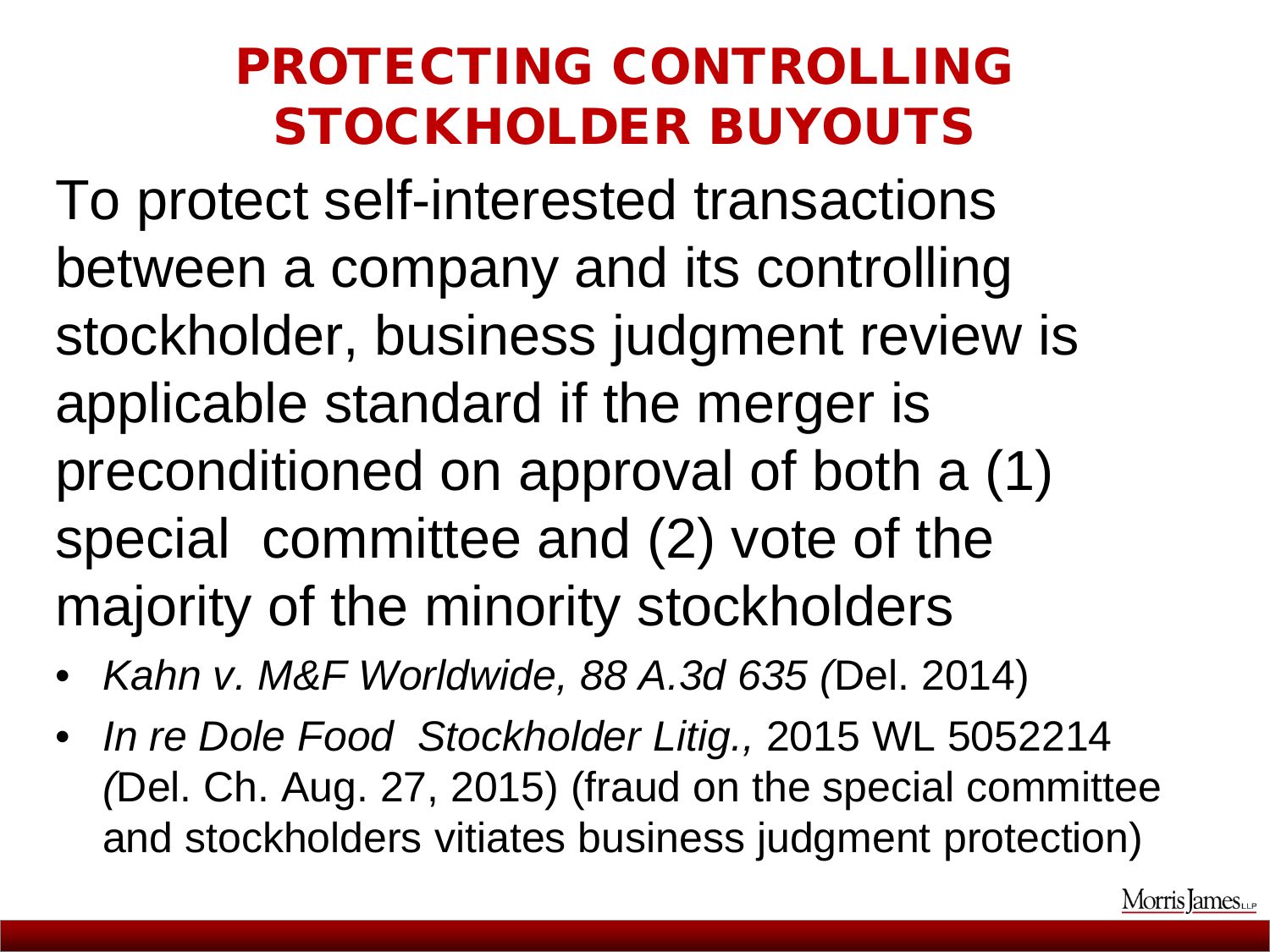#### DISMISSING DIRECTORS PROTECTED BY EXCULPATORY CHARTER PROVISIONS

To save independent directors exculpated from duty of care claims from the burden of litigation, such claims can now be dismissed pre-trial even in self-interested transactions subject to the most rigorous entire fairness standard of review

- *In re Cornerstone Therapeutics Inc. Stockholder Litig., 115* A.3d 1173 *(*Del. 2015)
- Ensure corporate charter contains a provision exculpating directors from monetary liability for duty of care claims under *8 Del. C.* § 102(b)(7).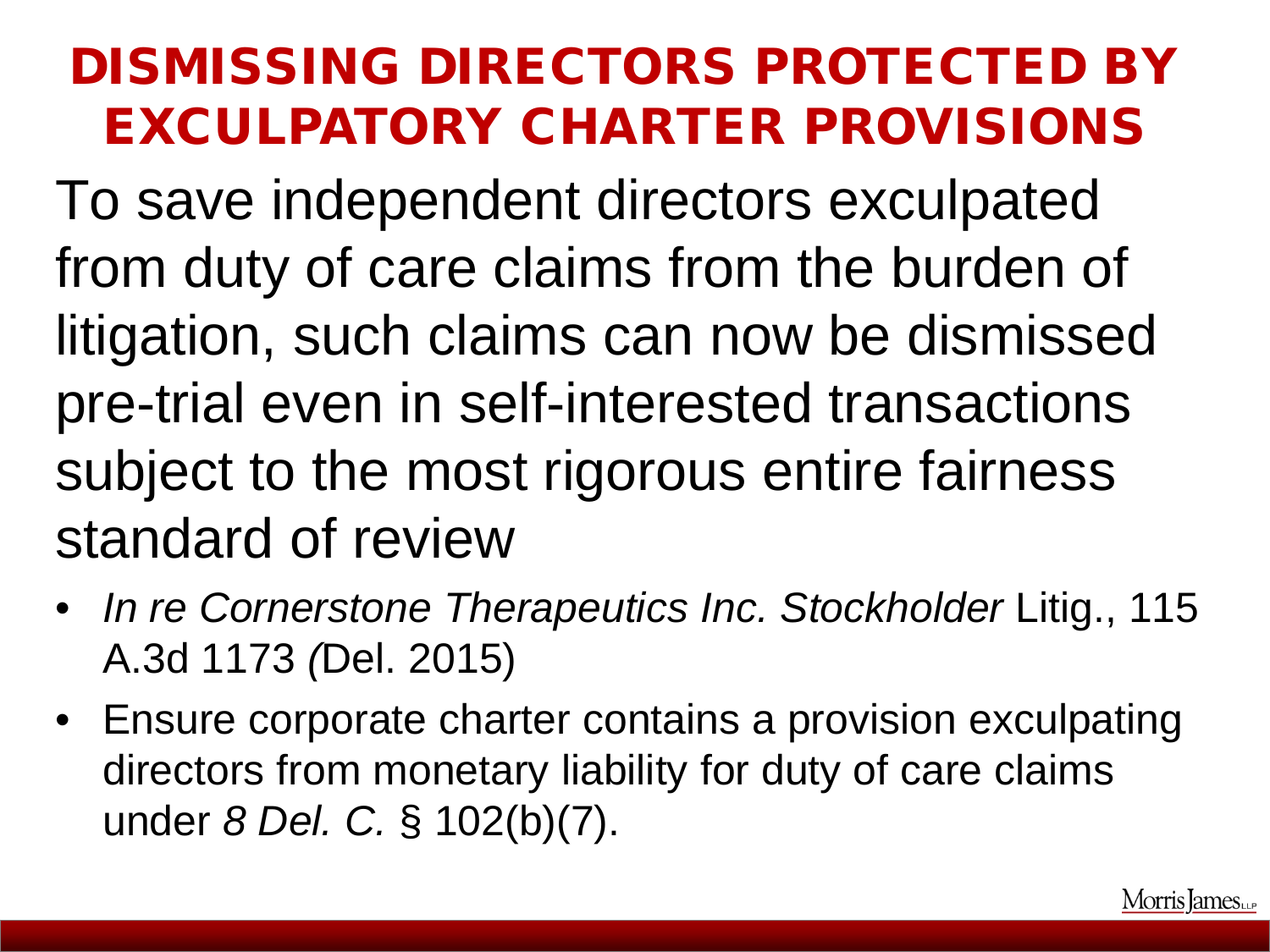### PROTECTING AGAINST FRAUD CLAIMS IN THE MERGER

To prevent fraudulent inducement claims based on extra contractual statements in the merger, standard integration clauses should also include an explicit anti-reliance representation disclaimer

• *Prairie Capital III LP v. Double E Holding Corp.,* 2015 WL 7461807 *(*Del. Ch. Nov. 24, 2015) (negative disclaimer clause that buyer is not relying on statements outside the agreement is typical, but positive disclaimer that buyer is only relying on representations in the agreement will suffice to bar extra contractual fraud claims provided universe of info relied upon is defined)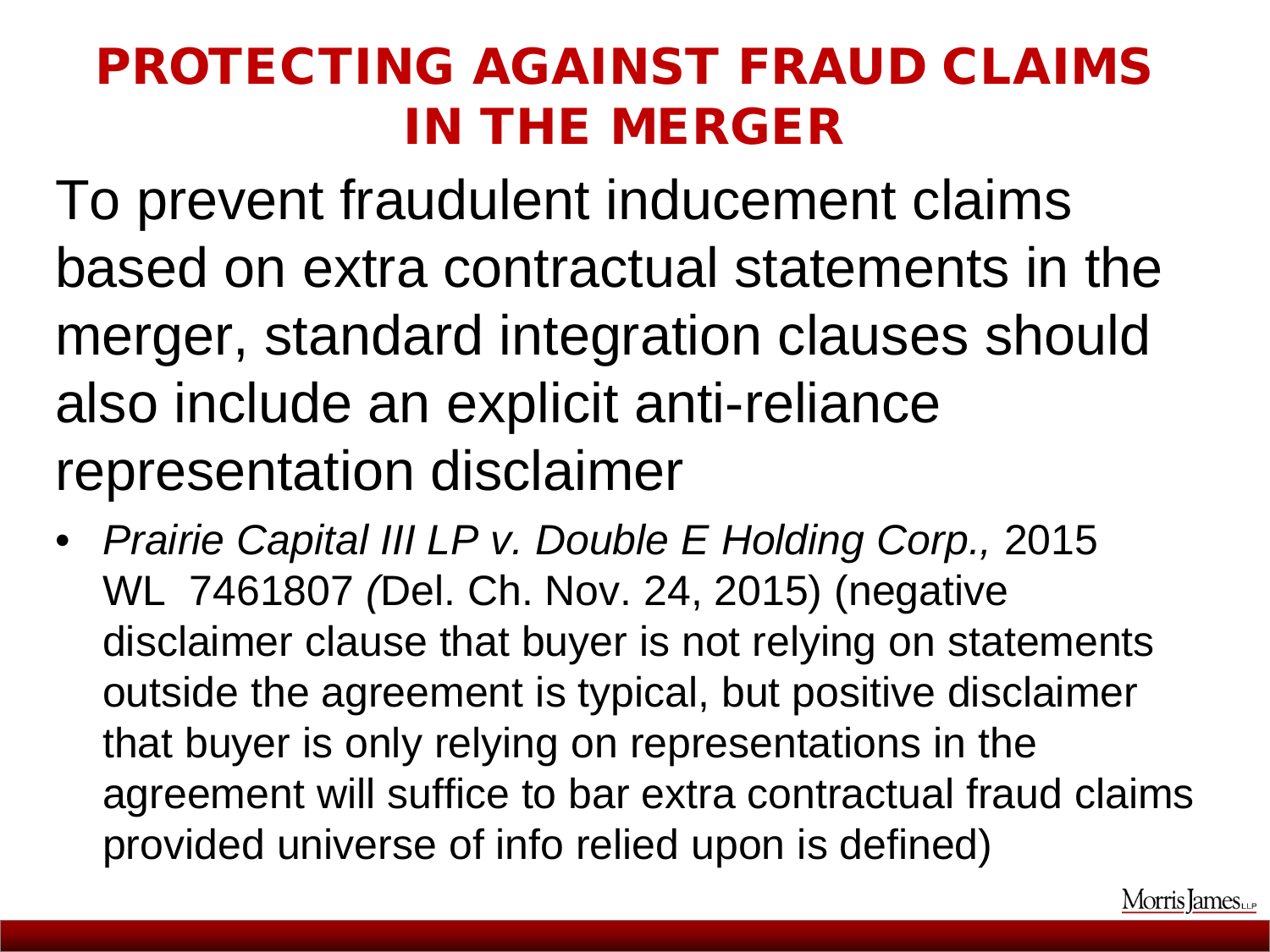### LIABILITY OF FINANCIAL ADVISORS PLAYING BOTH SIDES OF THE DEAL

To avoid financial advisor liability, bankers should not serve as both adviser to the seller's board and financier to the buyer, and must make complete and ongoing disclosures of actual or potential conflicts of interest in the sale process to the seller's board

• *In re Rural Metro Corp. Stockholder Litig.,* 2015 WL 7721882 *(*Del. Nov. 30, 2015) (banker liable for aiding and abetting board's breach of fiduciary duties to private equity buyer)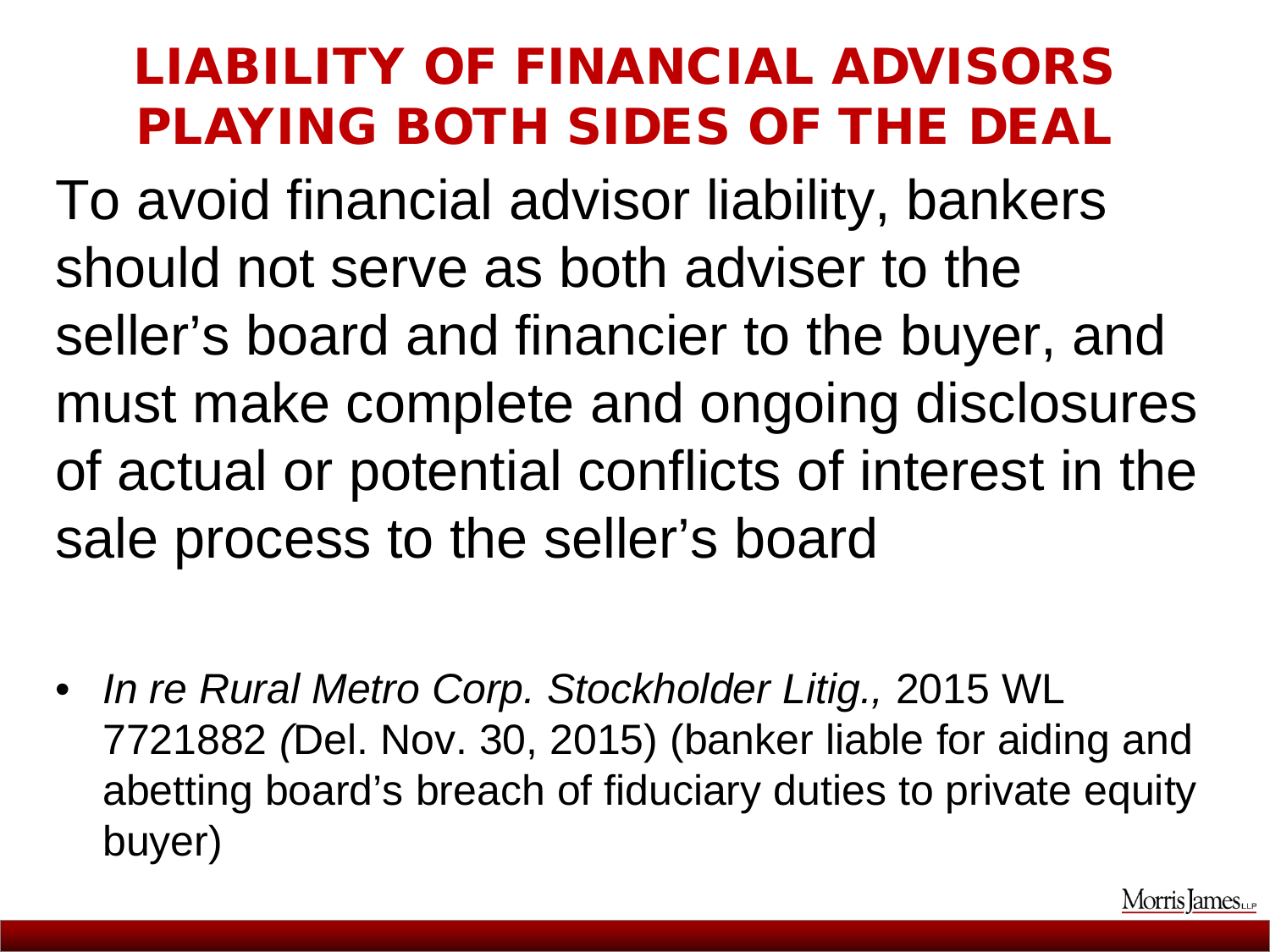### PROTECTING CONFLICT TRANSACTIONS IN LIMITED PARTNERSHIP AGREEMENTS

To protect conflict transactions between a controller and a limited partnership, eliminate all fiduciary duties and replace them with a conclusive presumption of good faith for transactions approved by conflicts committee

• *In re Brinckerhoff v. Enbridge Energy Company, Inc.*, 2016 WL 1757283 *(*Del. Ch. April 29, 2016) (continuing trend to find no breach of the contractual standard of good faith and refusing to use implied covenant of good faith and fair dealing to sustain claims eliminated by the LP agreement even though such claims would have been viable under default fiduciary duties)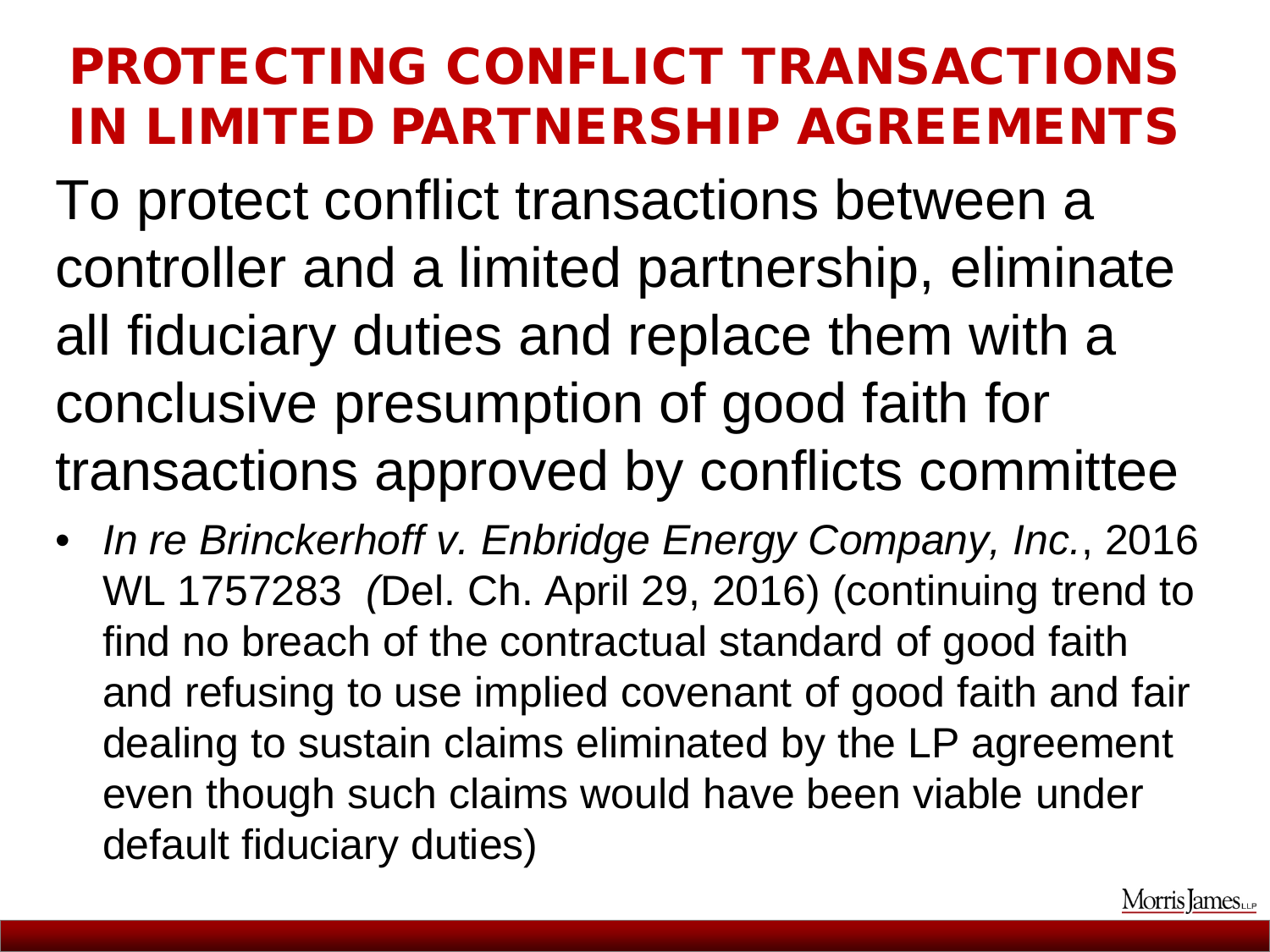#### PROBLEM OF APPRAISAL ARBITRAGE

- Appraisal arbitrageurs, often hedge funds, buy stock after a merger is announced, dissent from the merger, forego the merger consideration, and seek a higher value than the deal price in an appraisal action
- The increase in appraisal actions in Delaware may be attributable to rulings, *e.g., In re Appraisal of Ancestry.com, Inc.*, 2015 WL 66825 (Del. Ch. Jan. 5, 2015) that allow appraisal rights for shares bought after the record date for the merger without a showing that prior share owners did not vote in favor of the merger (provided the appraisal-demand shares do not exceed the total shares that voted against the merger)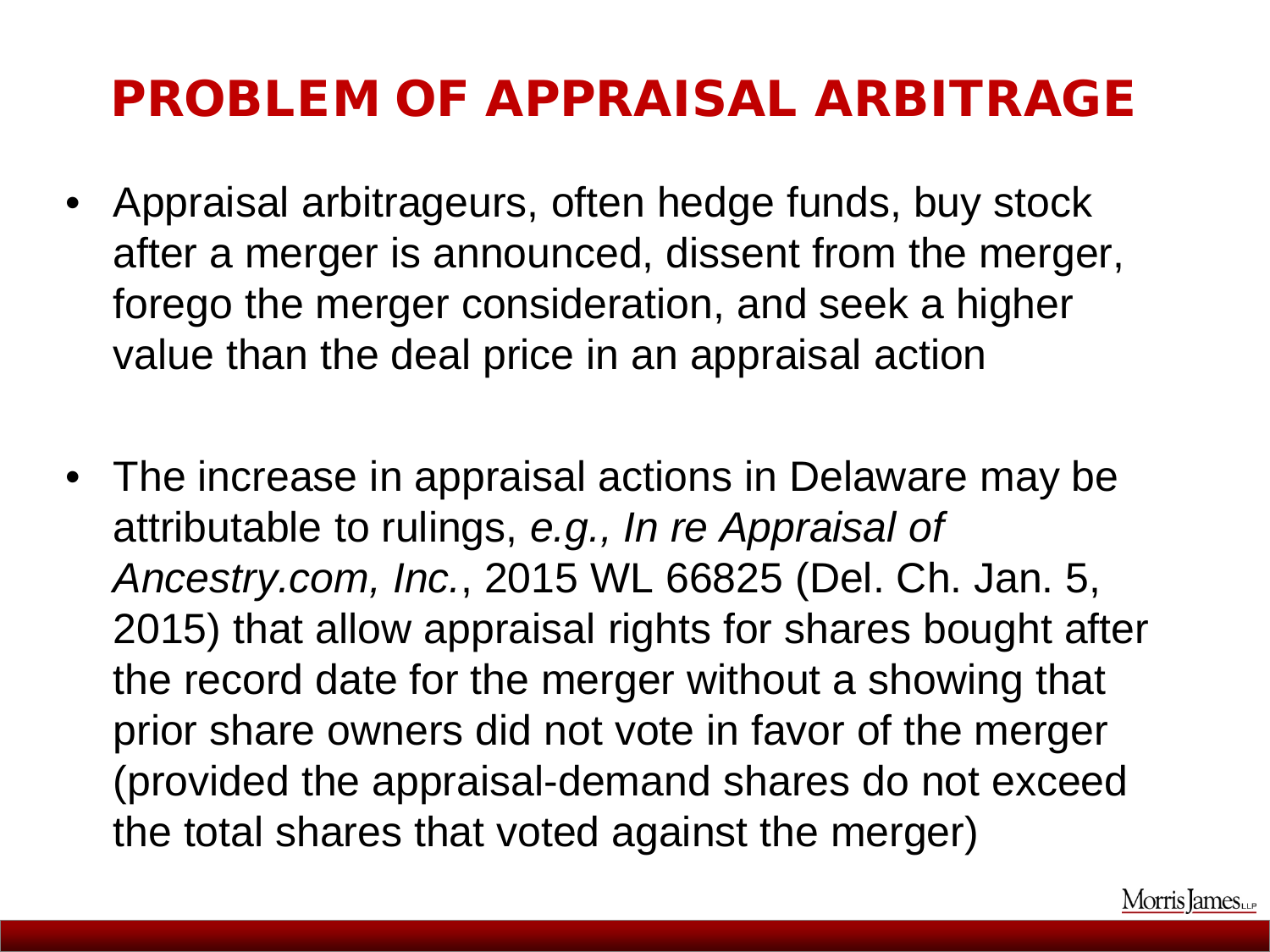#### ROBUST AND FAIR SALE PROCESS MILITATES AGAINST APPRAISALS

To prevent or minimize appraisal claims, implementation of a thorough, informed, fair sales process, free from self-interest will allow boards to successfully defend appraisal actions on the grounds that the merger price was the most reliable indicator of "fair value"

• *Merion Capital LP v. BMC Software, Inc.,* 2015 WL 6164771 *(*Del. Ch. Oct. 21, 2015) (latest in trend of appraisal arbitrage cases with robust and fair sale process to adopt merger price as "fair value")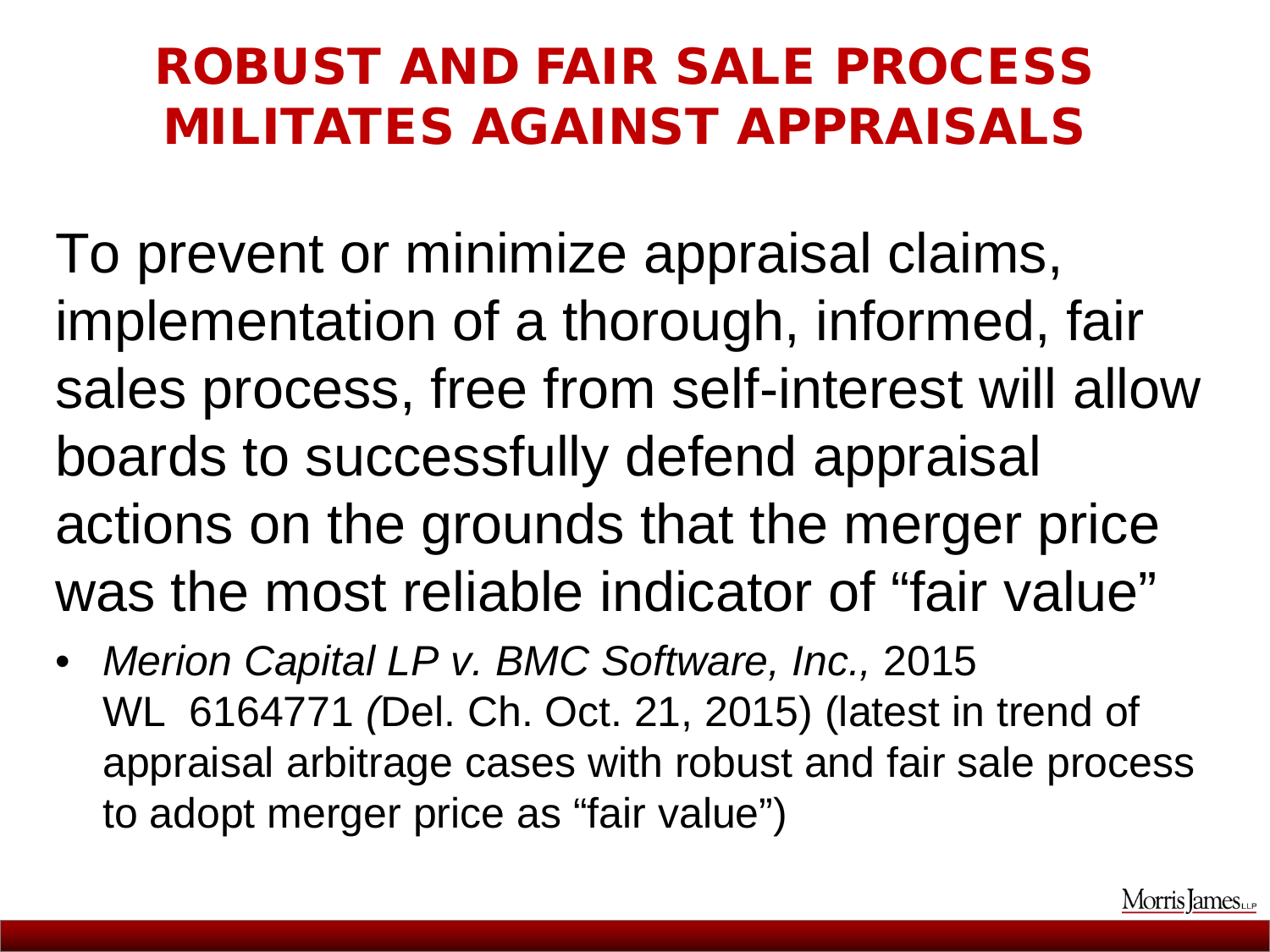### PROPOSED AMENDMENTS TO DELAWARE'S APPRAISAL STATUTE

De Minimis Exception - To reduce nuisance appraisal actions after public company mergers, the appraisal is dismissed unless (i) the total number of shares entitled to appraisal exceeds 1% of the outstanding number of shares that could have sought appraisal; or (2) the value of the merger consideration for the total number of shares entitled to appraisal exceeds \$1 million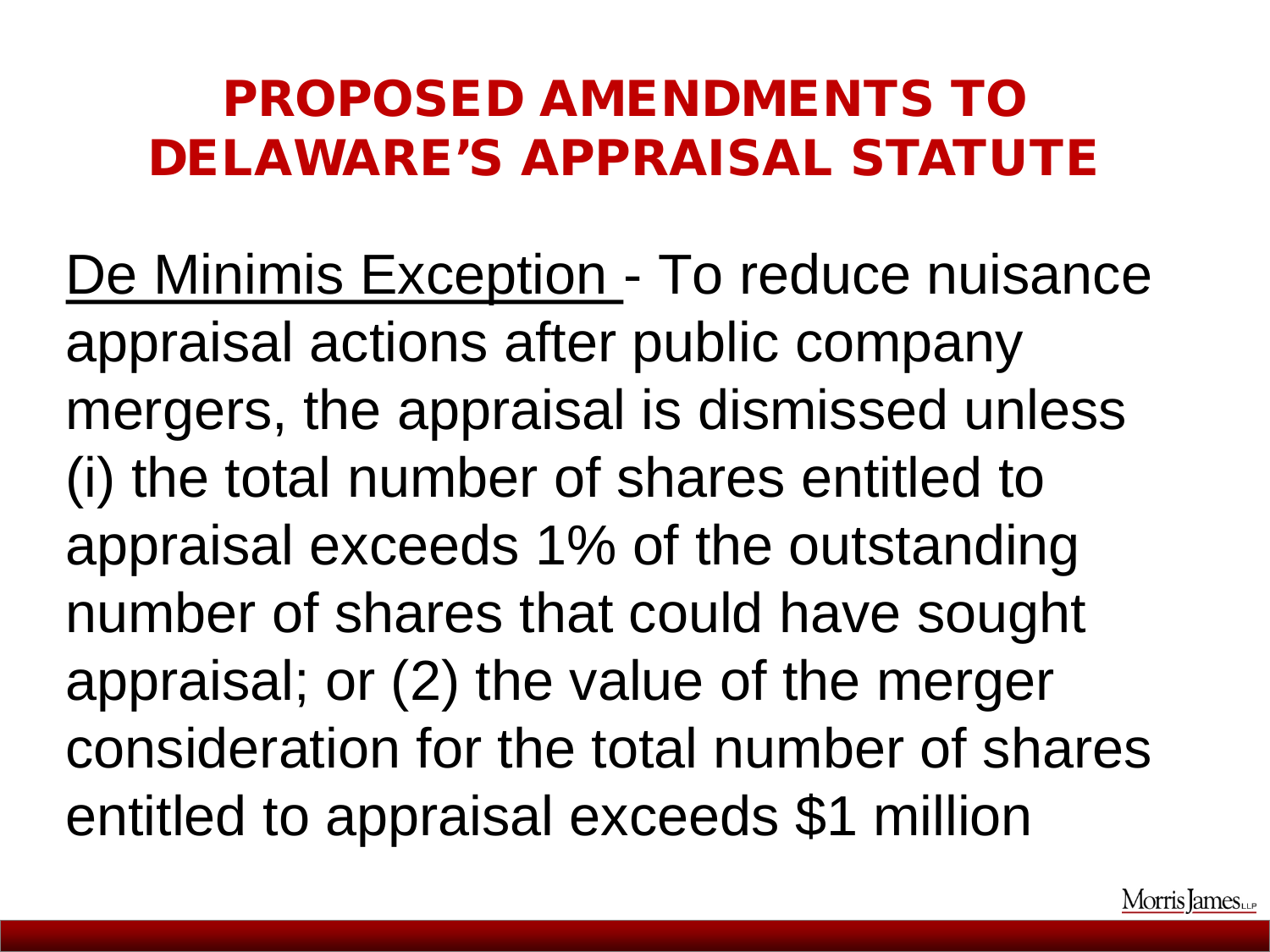## PROPOSED AMENDMENTS TO DELAWARE'S APPRAISAL STATUTE

Prepayment Option - To reduce incentive for interest rate arbitrage, surviving corporations may limit the accrual of statutory interest on appraisal awards by making a cash payment to appraisal claimants, with interest then accruing only on the difference between the amount paid and the fair value of the shares

Query whether prepayment encourages redeployment of funds to pursue other appraisals, increasing the number of appraisal actions?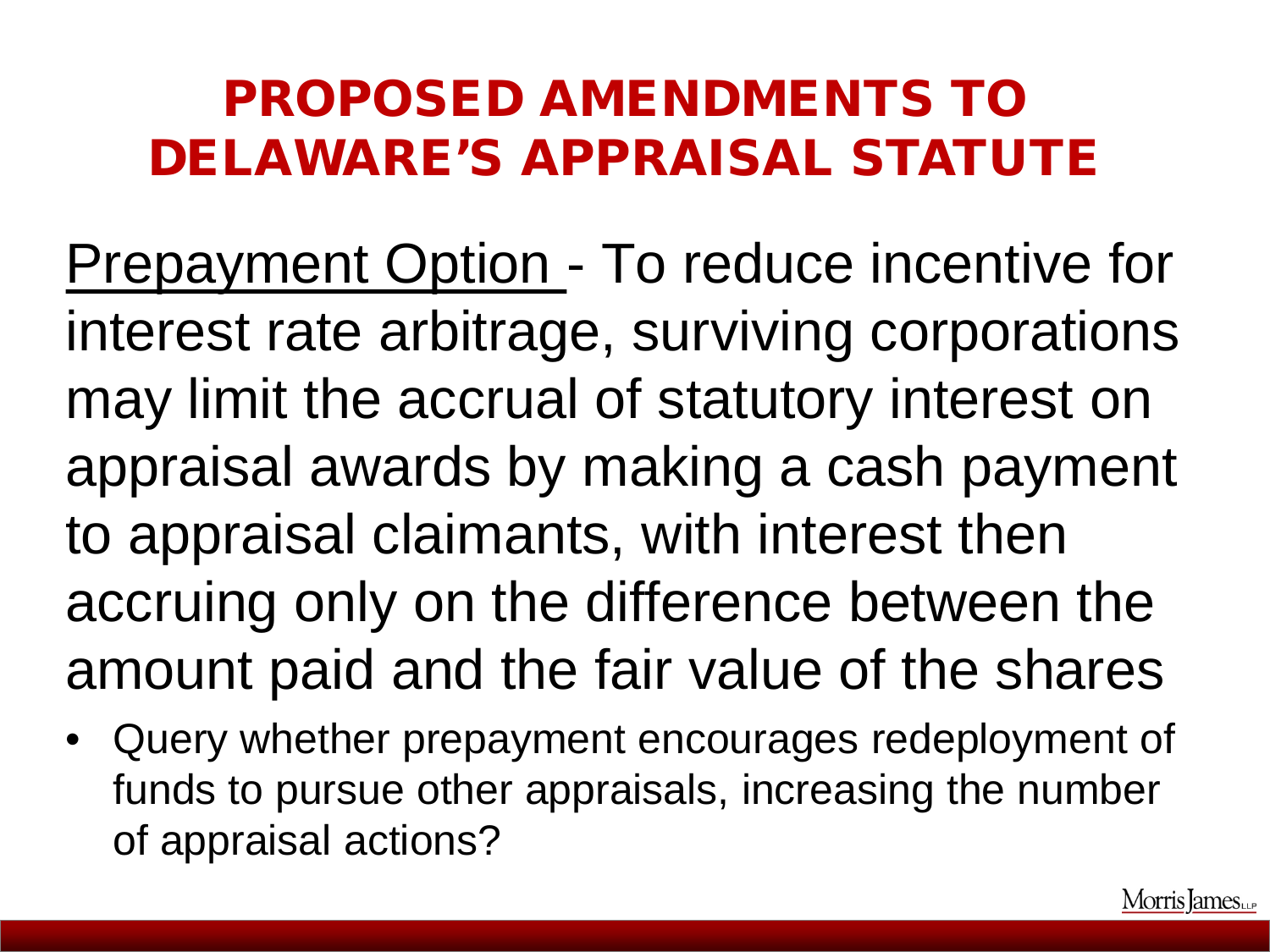# OTHER M&A ISSUES AFFECTING DEALS

- Defective corporate act due to a failure of authorization is now subject to validation by Court of Chancery under *8 Del. C.* § 205
- To ensure post-closing earn-out obligations are met, sellers must contractually address the scope of the buyer's obligation to operate the seller's business postclosing with respect to the earn-out – *Lazard Technology Partners v. Qinetiq North American Operations LLC,* 114 A.3d 193 (Del. 2015)
- Activist stockholders constitute a take over threat justifying a poison pill with a lower trigger (10%) than the (20%) trigger for passive investors – *Third Point LLC v. Ruprecht*, 2014 WL 1922029 (Del. Ch. May 2, 2014)

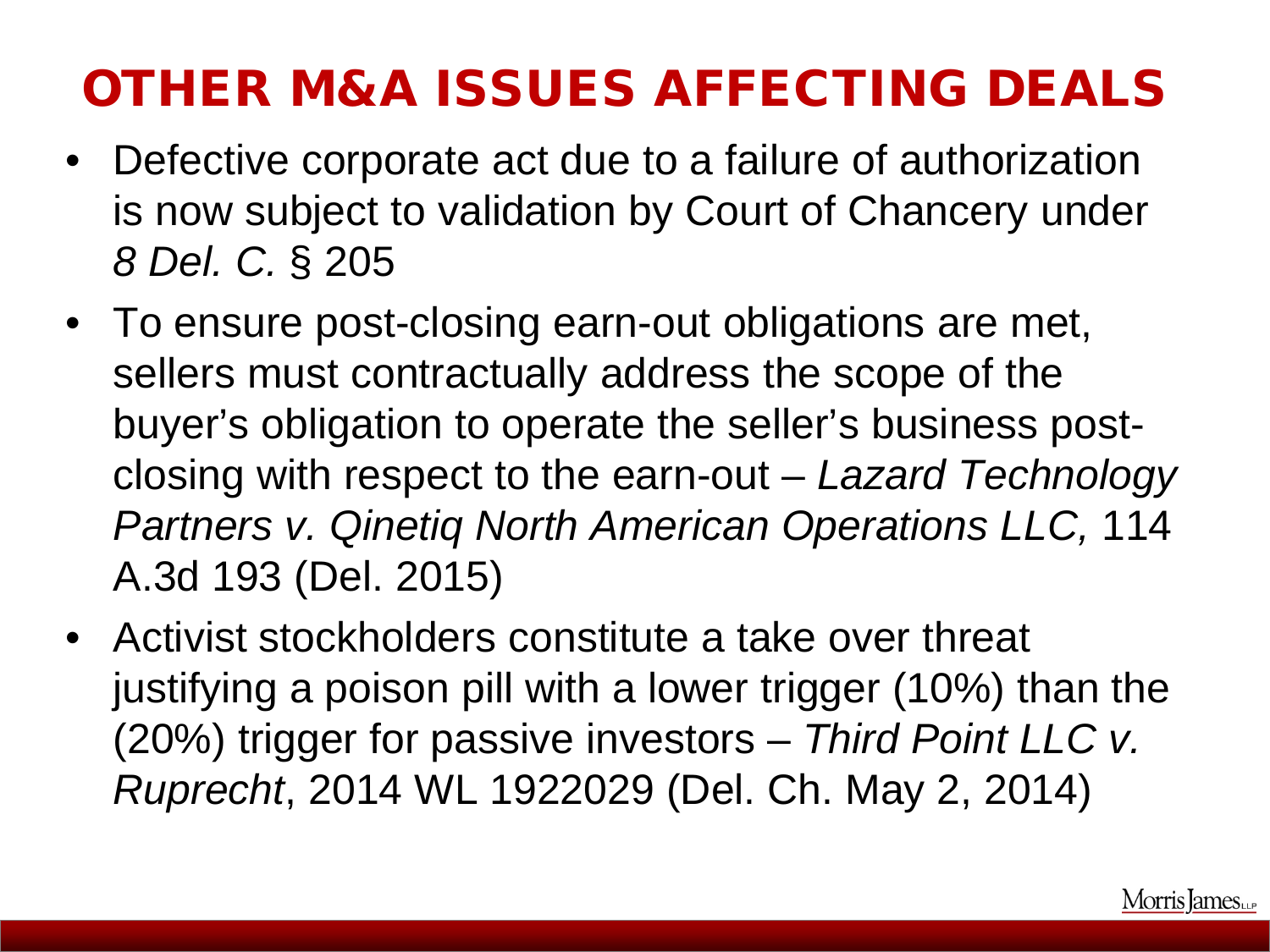

#### **Albert H. Manwaring** Partner 500 Delaware Avenue, Suite 1500 Wilmington, Delaware 19801-1494

T 302.888.6868 F 302.571.1750 amanwaring@morrisjames.com

Albert H. Manwaring, IV is a partner of Morris James LLP and a member of the Firm's Corporate and Fiduciary Litigation Group. Mr. Manwaring concentrates his practice in corporate governance, fiduciary, and business litigation. His experience includes appellate arguments before the Supreme Court of Delaware and federal courts of appeal, trials in complex corporate litigation, preliminary injunction actions, AAA arbitrations, class actions, and military court martials. A former partner of Pepper Hamilton LLP, Mr. Manwaring managed Pepper's Delaware litigation practice in its Wilmington office.

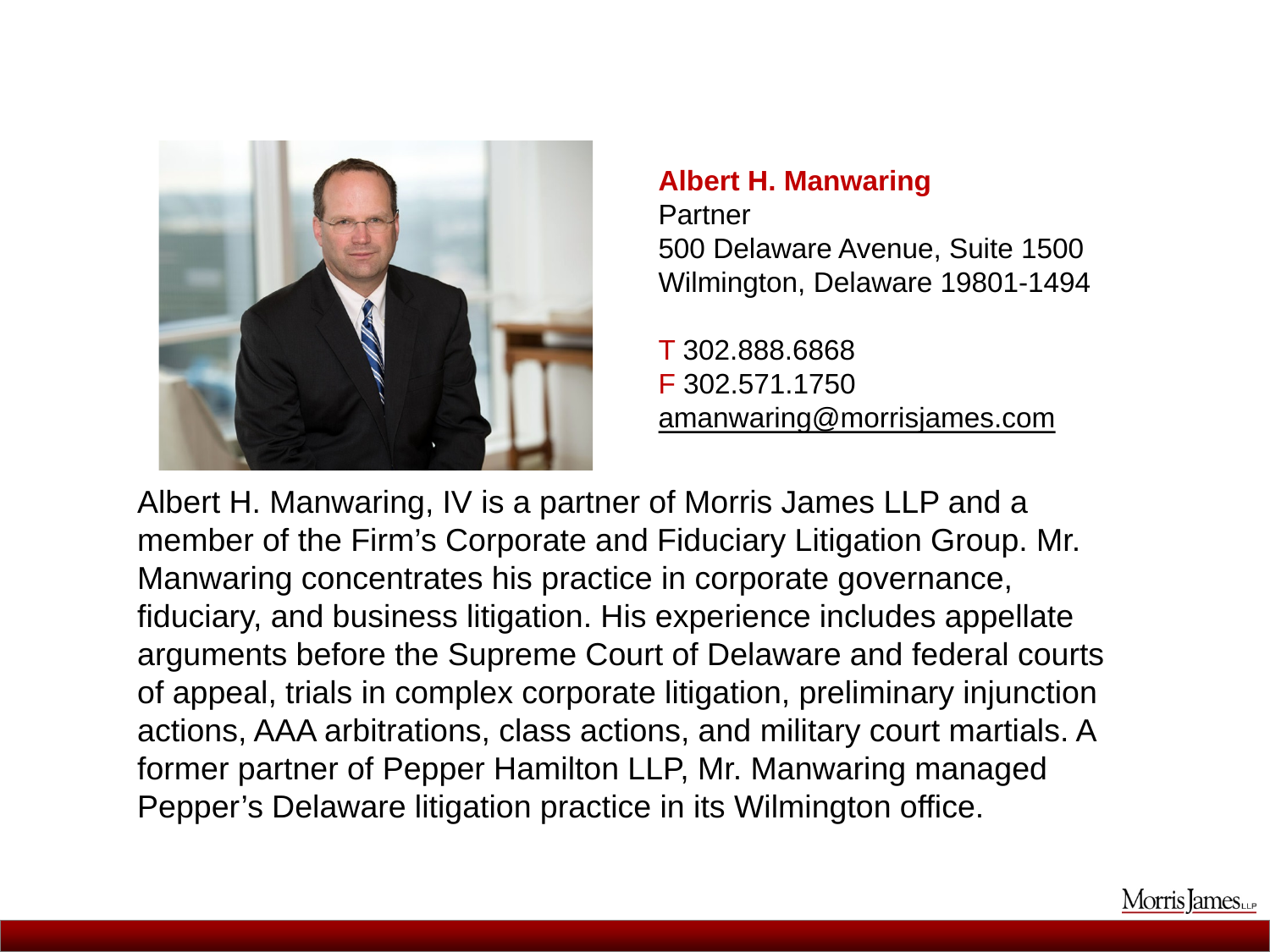#### Morris James

#### CORPORATE AND FIDUCIARY LITIGATION

Morris James regularly tries cases in the Delaware Court of Chancery, the premier court in the United States for corporate law and fiduciary litigation. We also try corporate disputes in the Delaware Superior Court and the United States District Court for the District of Delaware. Our lawyers are listed in *Chambers USA*, *Benchmark: Litigation*, *The Best Lawyers in America®* and *Delaware Super Lawyers®* for their litigation skills, particularly in the Court of Chancery. When the DuPont Company considered Delaware's law firms to select who it wanted to represent it in Delaware, it chose Morris James. So too did ALFA International, a select group of litigation law firms around the world when it chose Morris James as its sole Delaware member. Morris James maintains *[Delaware](http://www.delawarecourtsonline.com/) Courts Online*, a website that serves as a guide to litigation in Delaware's business courts, and the *Delaware Business [Litigation](http://www.delawarebusinesslitigation.com/) Report*, a blog featuring summaries and analysis of Delaware business litigation.

We are proud of our experience in litigating significant decisions in corporate litigation in the Delaware Supreme Court and Court of Chancery. This includes upholding the dismissal of a director's attempt to sue derivatively as a director, upholding the Court of Chancery's judgment after trial in favor of a board of directors alleged to have violated fiduciary duties in a transaction with a majority stockholder, proving that the fair value of a company on the date of a merger was less than the merger consideration, defending a company in a tender offer/cash out merger transaction against claims that its transaction with a majority stockholder was required to meet the test of entire fairness, upholding a director defendant's right to advancement of his expenses for the assertion of a counterclaim in litigation initiated against him by the company alleging breach of duty as a director, upholding the Court of Chancery's decision approving a class action settlement which included a release of federal claims and preventing a board from postponing an annual meeting because it believed it was going to lose a proxy contest. Morris James